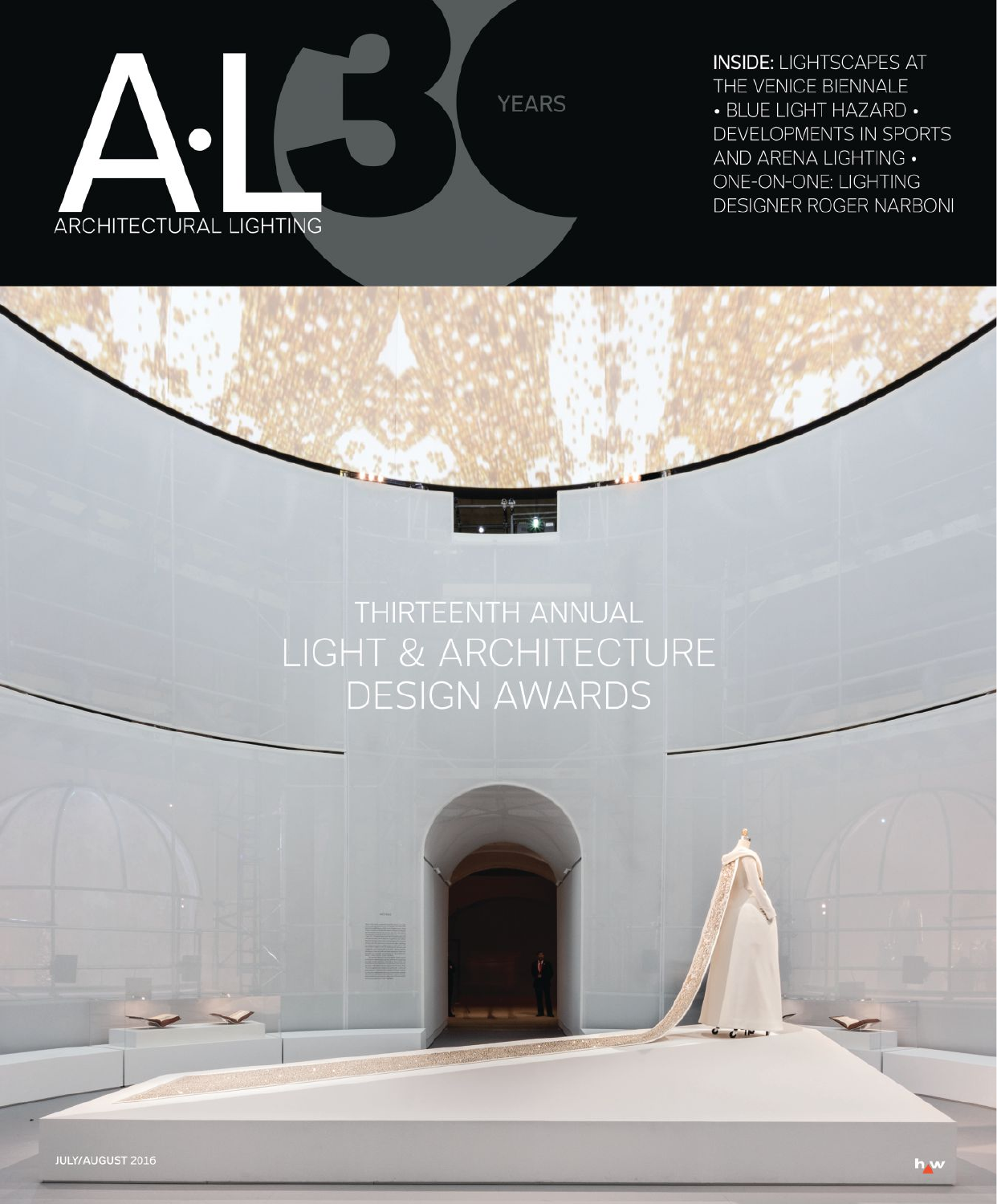## THE BROAD